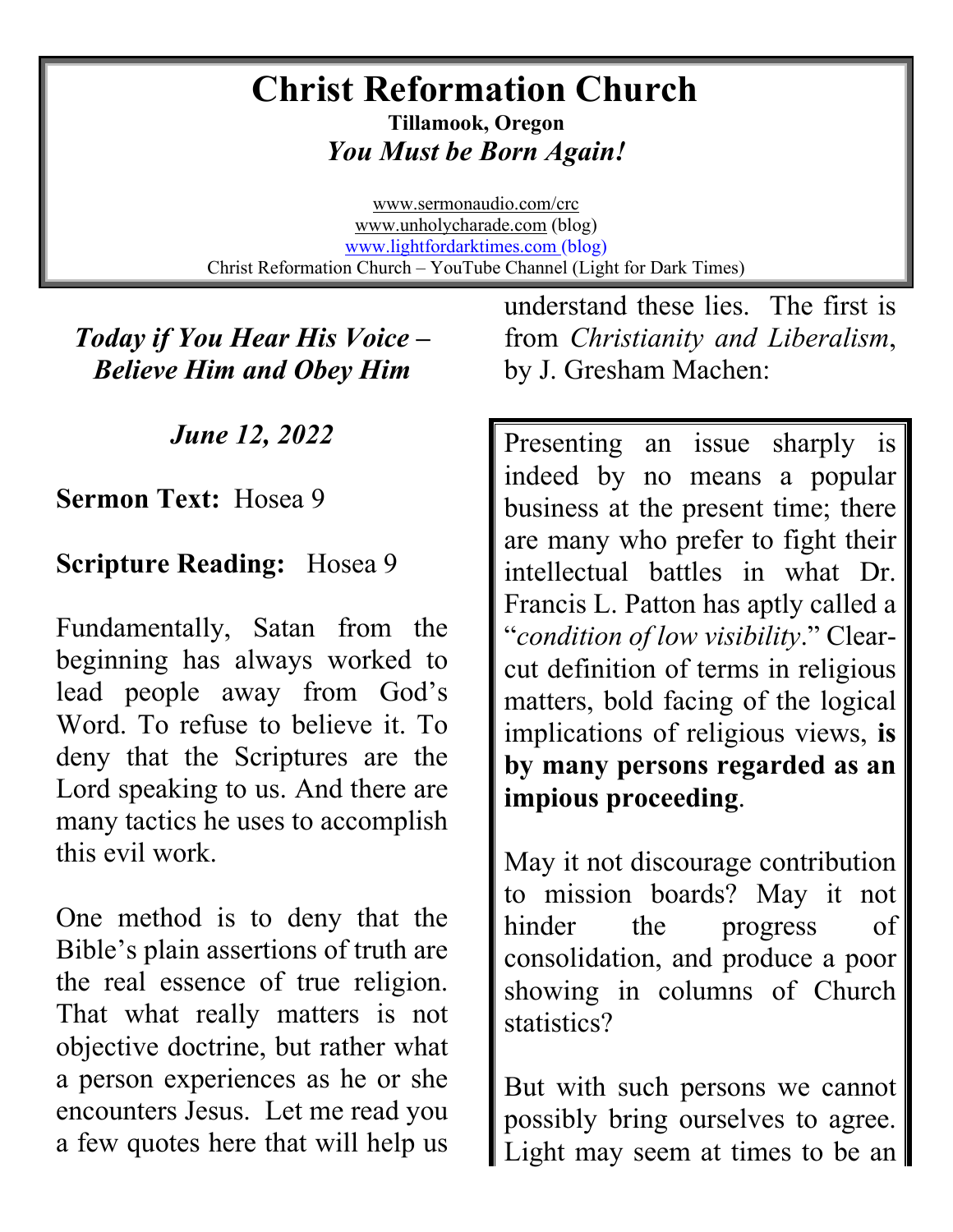impertinent intruder, but it is always beneficial in the end. The type of religion which rejoices in **the pious sound of traditional phrases, regardless of their meanings, or shrinks from "controversial" matters**, will never stand amid the shocks of life.

In the sphere of religion, as in other spheres, the things about which men are agreed are apt to be the things that are least worth holding; **the really important things are the things about which men will fight.**

Machen, J. Gresham. Christianity & Liberalism (p. 1). GLH Publishing. Kindle Edition.

And here are two more:

Vastly more important than all questions with regard to methods of preaching is the root question as to what it is that shall be preached.

Machen, J. Gresham. Christianity & Liberalism (p. 7). GLH Publishing. Kindle Edition.

Few desires on the part of religious teachers have been more harmfully exaggerated than the desire to "avoid giving offense." Only too often that desire has come perilously near dishonesty; the religious teacher, in his heart of hearts, is well aware of the radicalism of his views, but is unwilling to relinquish his place in the hallowed atmosphere of the Church by speaking his whole mind.

Machen, J. Gresham. Christianity & Liberalism (p. 14). GLH Publishing. Kindle Edition.

Similarly when Martin Luther wrote *The Bondage of the Will* in rebuttal of the humanist Erasmus, He began by admonishing (even ridiculing!) Erasmus' refusal to make *assertions.*

Hence, it was not from a multitude of engagements, nor from the difficulty of the undertaking, nor from the greatness of your eloquence, nor from a fear of yourself; but from mere irksomeness, indignation, and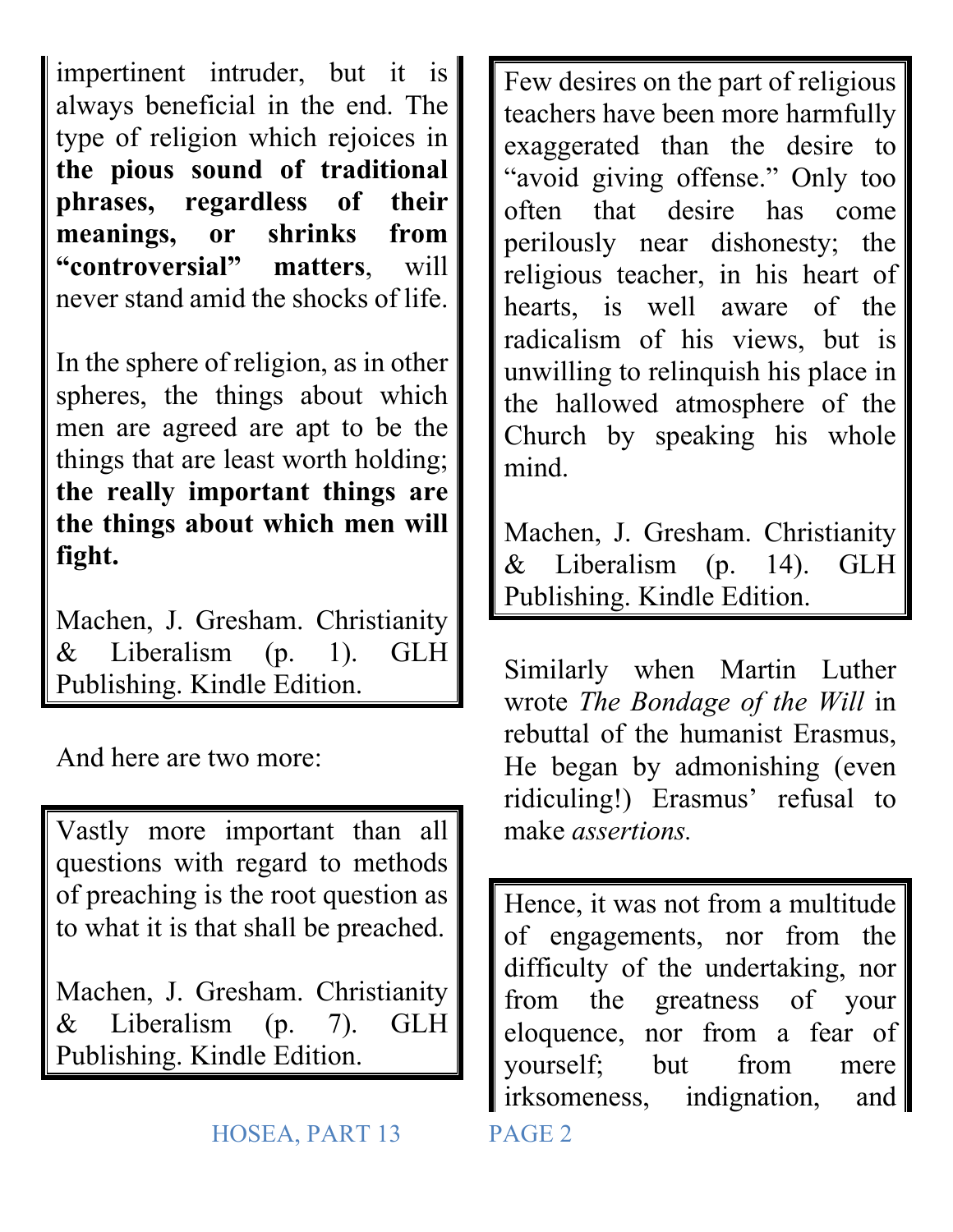contempt, or (so to speak) from my judgment of your Diatribe, that my impetus to answer you was damped. Not to observe, in the mean time, that, being ever like yourself, **you take the most diligent care to be on every occasion slippery and pliant of speech; and while you wish to appear to assert nothing,** and yet, at the same time, to assert something, more cautious than Ulysses, you seem to be steering your course between Scylla and Charybdis.

Luther, Martin. The Bondage of the Will (p. 8). Acheron Press. Kindle Edition.

Luther continues:

How often does the apostle Paul require that assurance of faith; that is, that most certain, and most firm assertion of Conscience, calling it (Rom. x. 10), confession, "With the mouth confession is made unto salvation?" And Christ also saith, "Whosoever confesseth Me before men, him will I confess before My Father." (Matt. x. 32.) Peter

commands us to "give a reason of the hope" that is in us. (1 Pet. iii. 15.) But why should I dwell upon this; **nothing is more known and more general among Christians than assertions. Take away assertions, and you take away Christianity.** Nay, the Holy Spirit is given unto them from heaven, that He may glorify Christ, and confess Him even unto death; unless this be not to assert - to die for confession and assertion.

Luther, Martin. The Bondage of the Will (p. 9). Acheron Press. Kindle Edition.

Understand? These slippery, lying, dishonesties out of the mouths of people who claim to be Christians, are nothing less that the denial of God's Word. The man who insists that he is the most pious who accepts all religion, the man who disdains any effort to require him to clearly state his doctrine, is an agent of hell.

These people in Israel back in Hosea's day denied God's Word. They claimed to be the Lord's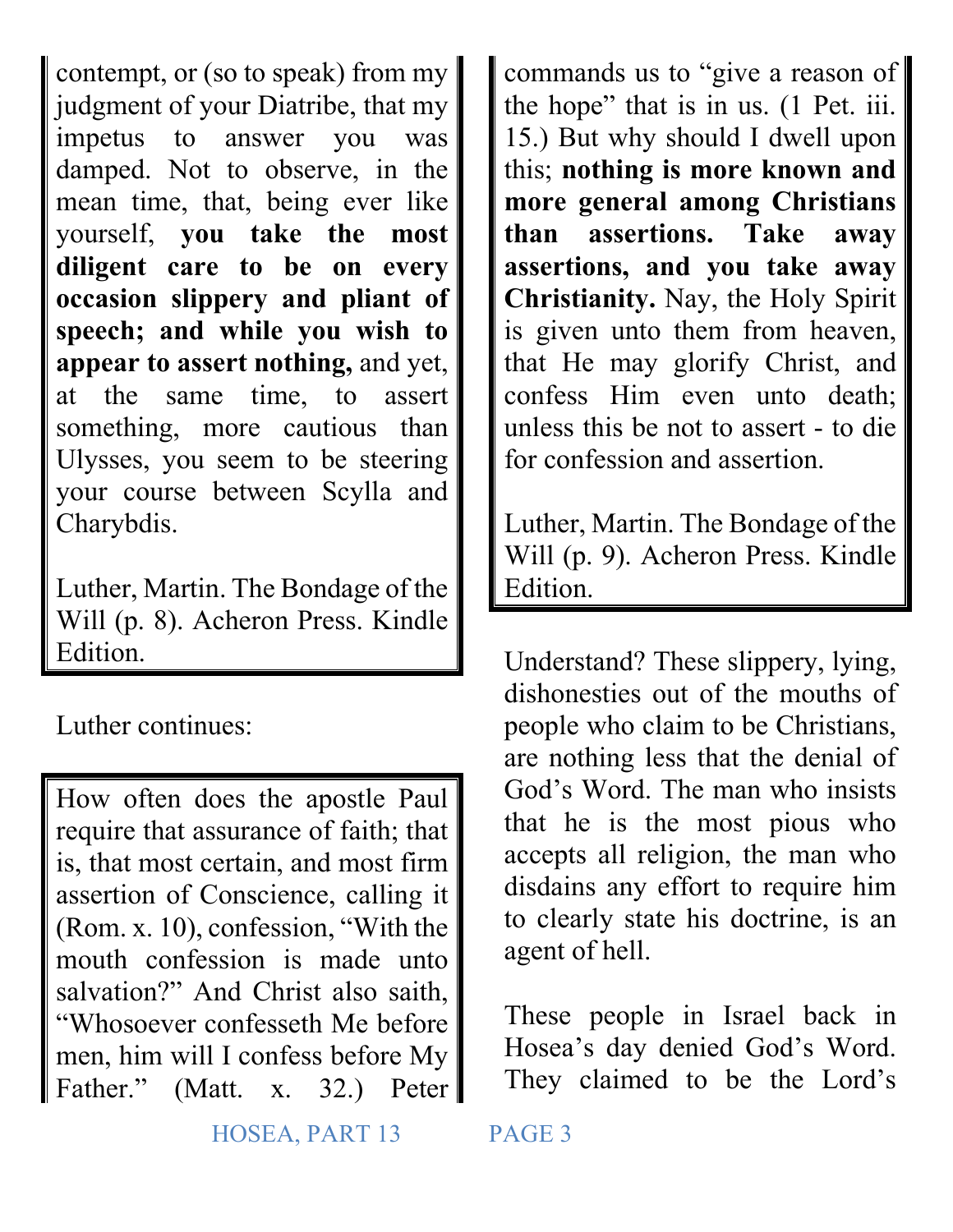people and yet they manufactured and worshipped multitudes of idolatrous gods. What did they think when they heard this read to them? –

Exo 20:3-6 "You shall have no other gods before me. (4) "You shall not make for yourself a carved image, or any likeness of anything that is in heaven above, or that is in the earth beneath, or that is in the water under the earth. (5) You shall not bow down to them or serve them, for I the LORD your God am a jealous God, visiting the iniquity of the fathers on the children to the third and the fourth generation of those who hate me, (6) but showing steadfast love to thousands of those who love me and keep my commandments.

What did they think? That God's Words didn't matter? That they were free to mold their religion into whatever they wanted while disregarding God's objective, plain Law?

The Bible makes assertions of doctrine:

- The virgin birth of Christ
- Christ giving Himself as a ransom for us
- All who believe in Him will be saved
- All who reject Him will end in hell
- Christ rose from the dead *according to the Scripture*
- Christ is coming again to judge the living and the dead

The devil and his lying emissaries tell us that these assertions can be disregarded. Even assertions of fact regarding God as Creator, about the attributes of God, about the Trinity – can be put aside as we choose. And the slippery wickedness of these kind is that they usually continue to use "Christian" phrases and terms because they know that if they are really honest about what they are teaching, there would be consequences, as Machen said.

Hear then the Lord's pronouncement of judgment upon them. These are the consequences of rejecting God's Word: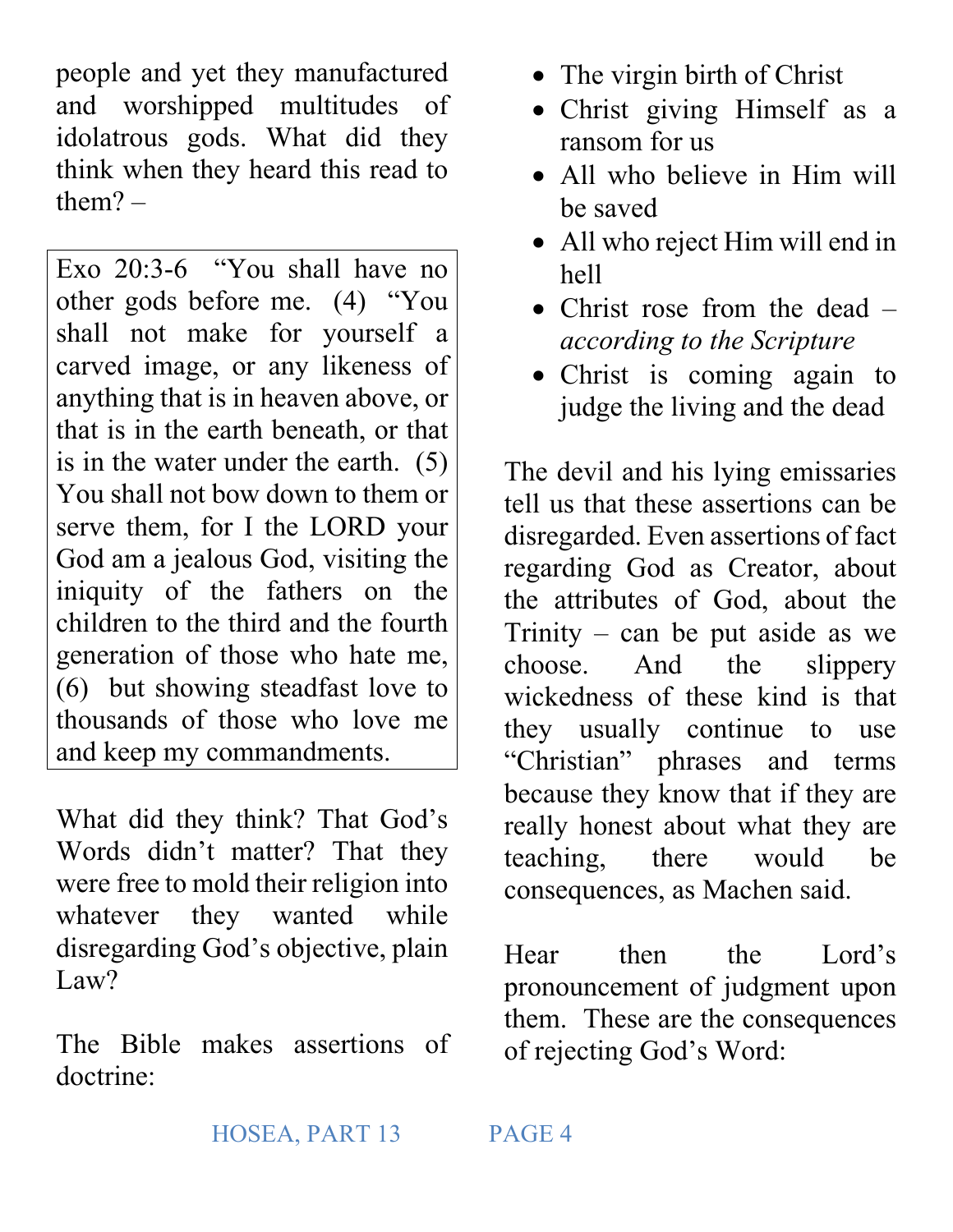Hos 9:1 Rejoice not, O Israel! Exult not like the peoples; for you have played the whore, forsaking your God. You have loved a prostitute's wages on all threshing floors. (2) Threshing floor and wine vat shall not feed them, and the new wine shall fail them**. (3) They shall not remain in the land of the LORD, but Ephraim shall return to Egypt, and they shall eat unclean food in Assyria.** 

This is an announcement of what we might call "anti-exodus." If they will not serve the Lord in Canaan, they will go back into Egypt. They will be destroyed by Assyria. Listen to Matthew Henry:

The sins of those who have made a profession of religion and relation to God are more provoking to him than the sins of others.

Those who claim to belong to Christ but who in fact disregard His Word and love this world will find themselves one Day receiving the severest degree of hell:

HOSEA, PART 13 PAGE 5 Mat 7:22-23 On that day many will  $\vert$ 

say to me, 'Lord, Lord, did we not prophesy in your name, and cast out demons in your name, and do many mighty works in your name?' (23) And then will I declare to them, 'I never knew you; depart from me, you workers of lawlessness.'

We continue:

(4) They shall not pour drink offerings of wine to the LORD, and their sacrifices shall not please him. It shall be like mourners' bread to them; all who eat of it shall be defiled; for their bread shall be for their hunger only; it shall not come to the house of the LORD. (5) What will you do on the day of the appointed festival, and on the day of the feast of the LORD?

The Lord will bring to an end all of their false, lying, outward religion. Drink offerings, sacrifices, unleavened bread, all the appointed festivals and feasts. All gone. Over. Listen some more to Matthew Henry:

That in the land of their enemies, to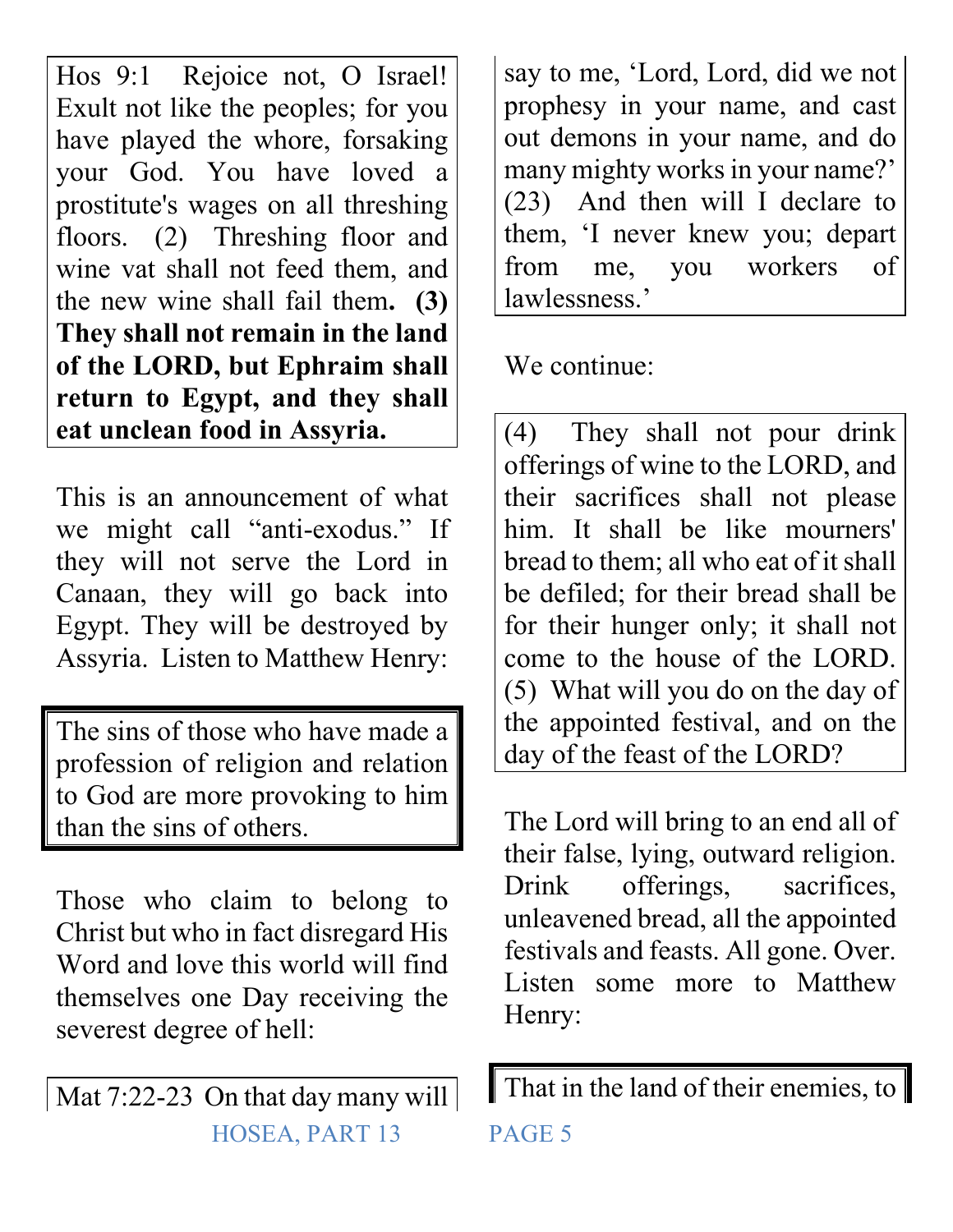which they shall be driven, they shall have no opportunity either of giving honour to God or obtaining favour with God, by offering any acceptable sacrifice to him; they should not be in a capacity of keeping up any face or show of religion among them; "and so" "should be as it were **quite cut off from any expression of relation to him, from all signs of grace, and means of reconciliation with him**, which would be to them a token of their being rejected of God, estranged from him, and no more owned by him as his people." They shall have no sacrifices to offer, nor any altar to offer them on, nor priests to offer them; they shall not so much as *offer drinkofferings* to the Lord, much less any other sacrifices.

Now let's think this through very carefully. It is quite sobering. In hell, there will never be any opportunity to honor God, to pray to Him, to exercise any kind of a means of grace (prayer, fellowship, reading God's Word, the Lord's table, etc). There will never again be a Lord's Day on which people

now have opportunity to leave off their daily affairs and devote that day to the Lord. There will never again be a Bible to read, a sermon to hear, a chance to do deeds of charity. The counterfeit will never again be able to pretend.

Heb 3:7-8 Therefore, as the Holy Spirit says, "Today, if you hear his voice, (8) do not harden your hearts as in the rebellion, on the day of testing in the wilderness,

Hosea continues:

(6) For behold, they are going away from destruction; but Egypt shall gather them; Memphis shall bury them. Nettles shall possess their precious things of silver; thorns shall be in their tents.

(7) The days of punishment have come; the days of recompense have come; **Israel shall know it**. *The prophet is a fool;* the man of the spirit is mad, because of your great iniquity and great hatred. (8) The prophet is the watchman of Ephraim with my God; yet a fowler's snare is on all his ways,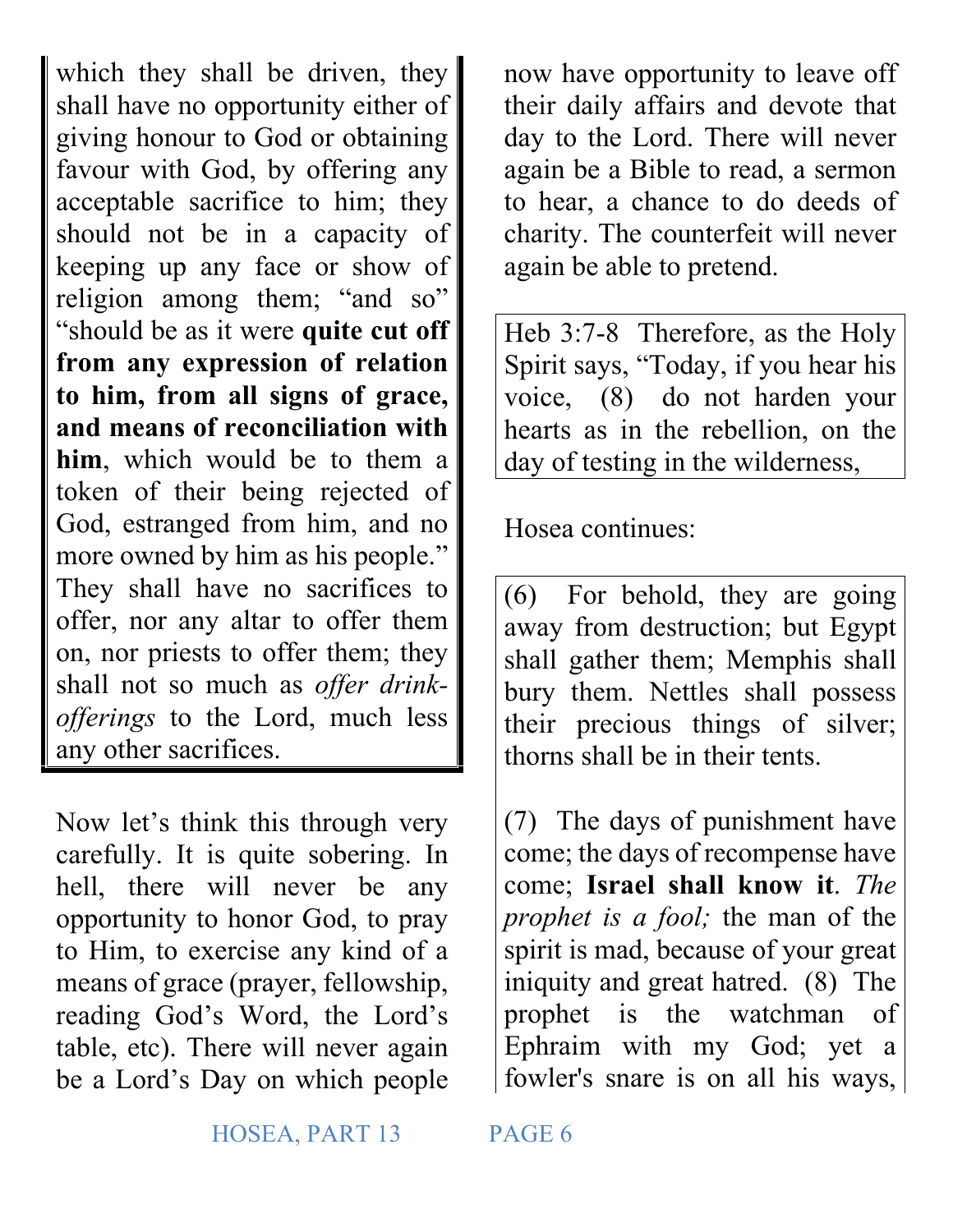and hatred in the house of his God.

*The prophet is a fool. The prophet is the watchman of Ephraim.* 

Luk 6:39 He also told them a parable: "Can a blind man lead a blind man? Will they not both fall into a pit?

God's prophets and preachers, pastors and elders, are ordained by Him as *watchmen.* People who watch over the flock as shepherds, who feeds the flock with God's Word faithfully, who warns wandering sheep. But what happens when the appointed watchmen themselves are mad with sin, who are a snare to the flock and who hate the Lord? That was the state of affairs in Hosea's day.

Notice that phrase in verse 7, *Israel shall know it.* But too late. The days of punishment will come upon them, they will realize it then, but it will be too late. They will know they were mislead by the prophets, but too late. John Calvin puts it this way:

"Israel shall know the Prophet to be foolish, the man of the spirit to be mad. Israel shall then understand that he was deluded by flatteries when the false prophets promised that all things would be prosperous. These liars are called by Micah, "the prophets of wine and oil and wheat" (Mic 2:11). The world always wishes to be deceived this way."

(9) They have deeply corrupted themselves as in the days of Gibeah: he will remember their iniquity; he will punish their sins.

(10) Like grapes in the wilderness, I found Israel. Like the first fruit on the fig tree in its first season, I saw your fathers. But they came to Baal-peor and consecrated themselves to the thing of shame, and became detestable like the thing they loved.

*As in the days of Gibeah.* A town in Benjamin's territory that had acted like Sodom when a Levite came there with his concubine.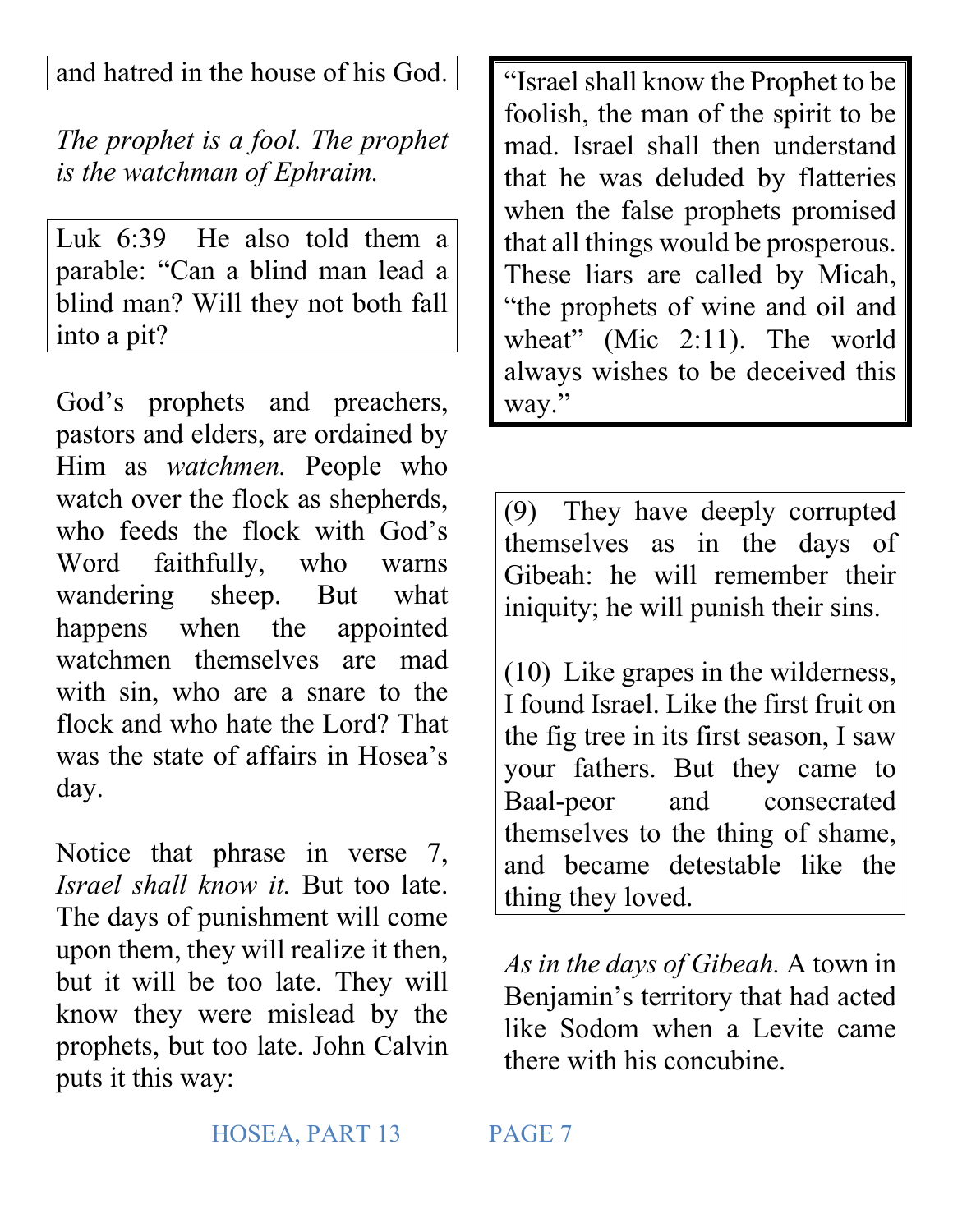Israel was nothing when the Lord chose them. Small. Powerless. Like tiny grapes in the desert or like the very few figs on a new tree. And though He blessed them mightily, they rejected the Lord and chose Baal instead. *They became detestable like the think they loved.*

I have mentioned to you before the book by G.K. Beale, *We Become What We Worship.* As detestable as the false god Baal and his worshippers were to God, so the Israelites had come to that very same condition.

Psa 115:4-8 Their idols are silver and gold, the work of human hands. (5) They have mouths, but do not speak; eyes, but do not see. (6) They have ears, but do not hear; noses, but do not smell. (7) They have hands, but do not feel; feet, but do not walk; and they do not make a sound in their throat. (8) Those who make them become like them; so do all who trust in them.

Consider:

Rev 3:14-16 "And to the angel of the church in Laodicea write: 'The words of the Amen, the faithful and true witness, the beginning of God's creation. (15) "'I know your works: you are neither cold nor hot. Would that you were either cold or hot! (16) So, because you are lukewarm, and neither hot nor cold, I will spit you out of my mouth.

And similarly:

Isa 1:10-15 Hear the word of the LORD, you rulers of Sodom! Give ear to the teaching of our God, you people of Gomorrah! (11) "What to me is the multitude of your sacrifices? says the LORD; I have had enough of burnt offerings of rams and the fat of well-fed beasts; I do not delight in the blood of bulls, or of lambs, or of goats. (12) "When you come to appear before me, who has required of you this trampling of my courts? (13) Bring no more vain offerings; incense is an abomination to me. New moon and Sabbath and the calling of convocations— I cannot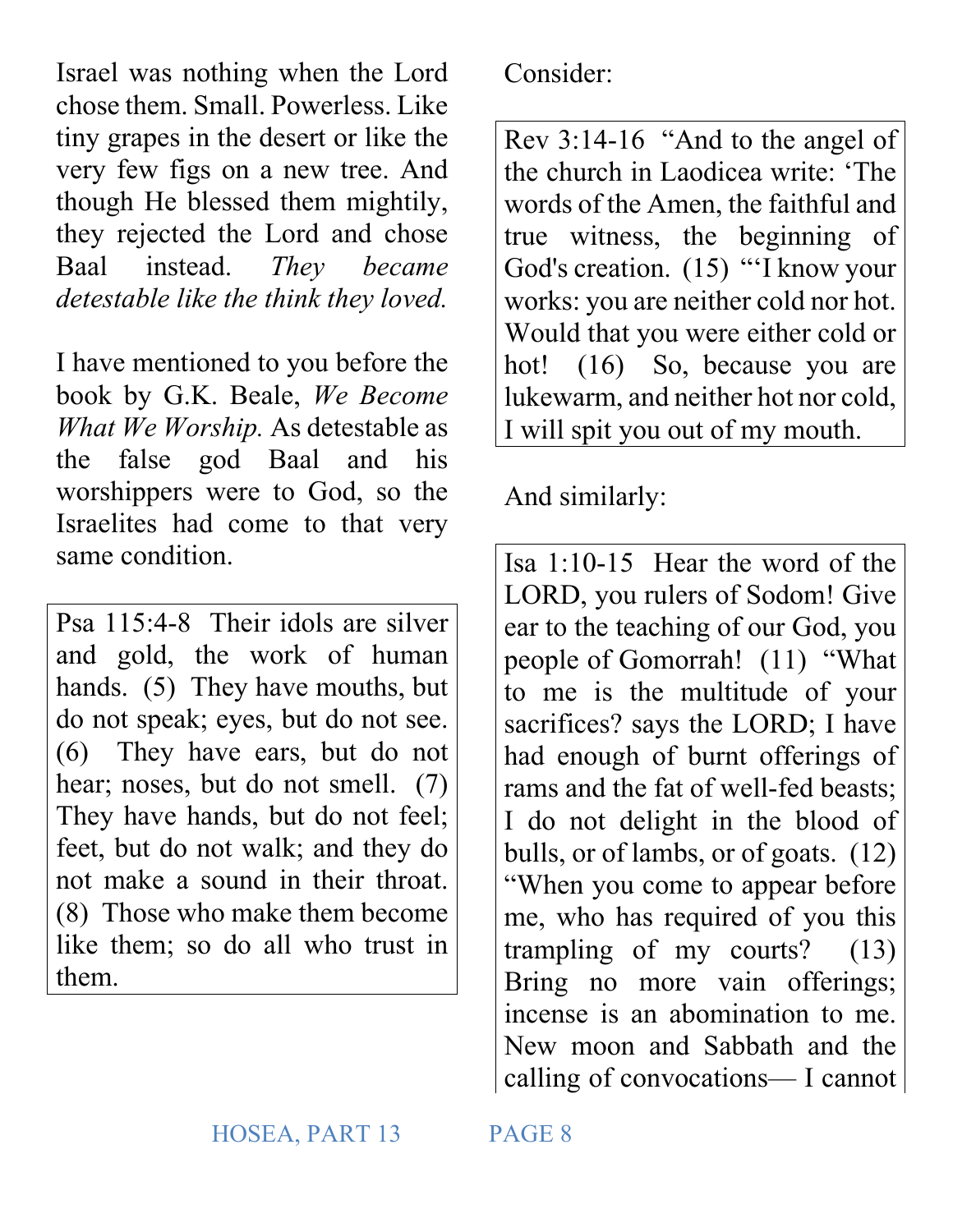endure iniquity and solemn assembly. (14) Your new moons and your appointed feasts my soul hates; they have become a burden to me; I am weary of bearing them. (15) When you spread out your hands, I will hide my eyes from you; even though you make many prayers, I will not listen; your hands are full of blood.

Think seriously about this. Someone sent be a picture recently of a one of those typical heretical church signs you see all the time:

### *"God loves you – No matter what"*

That is, of course, a lie. If, like Hosea's countrymen and like the people Isaiah preached to, a person has become detestable to the Lord because they worship a detestable false god  $-$  then "no matter what" does not apply. More truthfully-

*"If you worship a detestable idol, you are detestable to the Lord."*

And so this  $9<sup>th</sup>$  chapter of Hosea concludes:

(11) Ephraim's glory shall fly away like a bird— no birth, no pregnancy, no conception! (12) Even if they bring up children, I will bereave them till none is left. Woe to them when I depart from them!

(13) Ephraim, as I have seen, was like a young palm planted in a meadow; but Ephraim must lead his children out to slaughter. (14) Give them, O LORD— what will you give? Give them a miscarrying womb and dry breasts.

(15) Every evil of theirs is in Gilgal; there I began to hate them. Because of the wickedness of their deeds I will drive them out of my house. I will love them no more; all their princes are rebels. (16) Ephraim is stricken; their root is dried up; they shall bear no fruit. Even though they give birth, I will put their beloved children to death. (17) My God will reject them because they have not listened to him; they shall be wanderers among the nations.